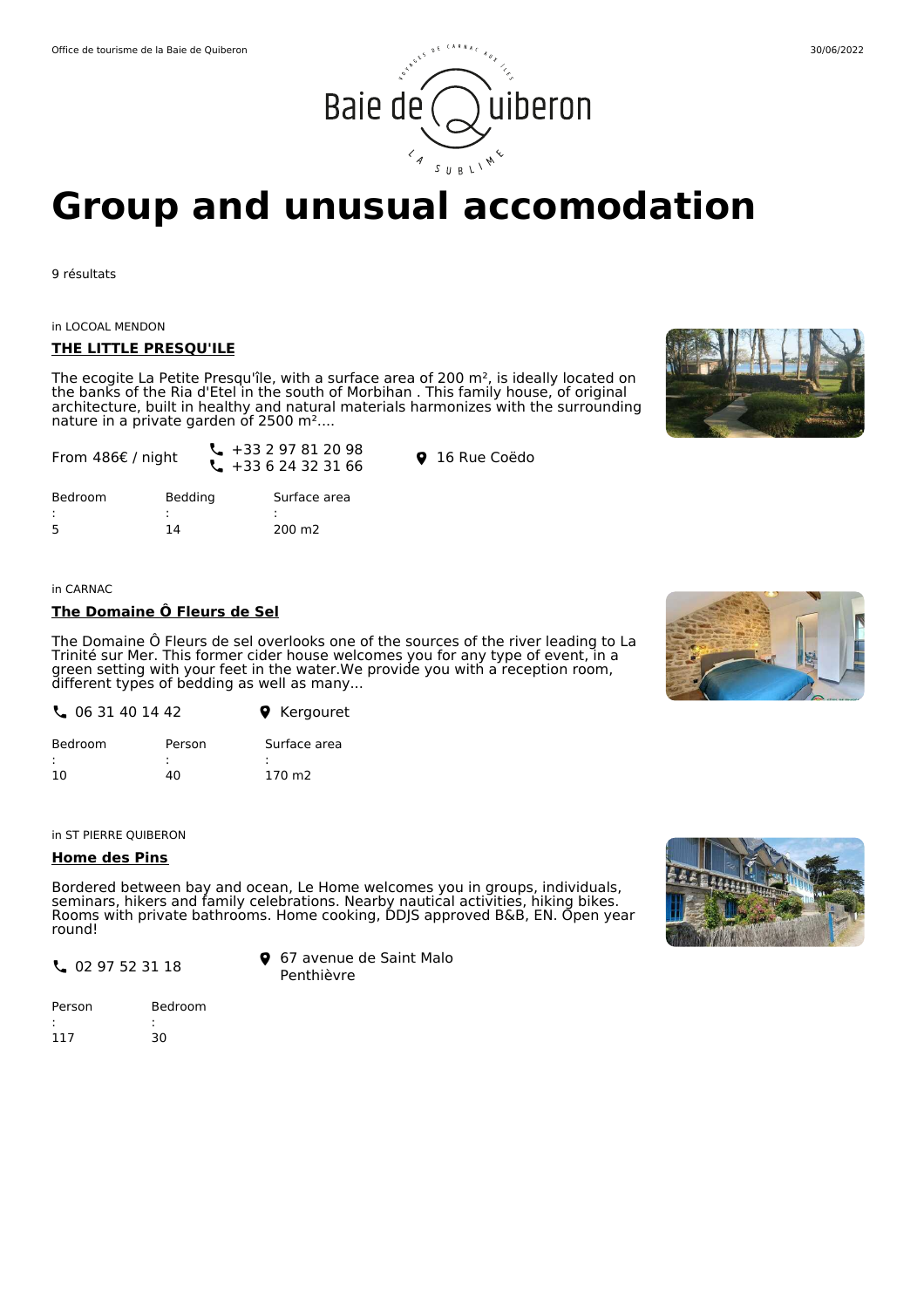#### in ETEL

#### **Villa Ker O Mer -**

Large holiday home with beautiful swimming pool heated to 28 °, large terrace and enclosed garden facing south. Close to the most beautiful beaches of Morbihan on foot or by bike with the shops and the fishing port nearby. Double or triple rooms, large American kitchen open to large living room...



**L** 06 82 40 82 66 **9** 17 route de Kéranroué

in ST PIERRE QUIBERON

#### **L'Oyat Surf Hostel**

the Oyat Surf Hostel offers accommodation in a beautiful 4-bedroom house for 14 people.All the comfort is there: French bedding, fully equipped kitchen, 3 bathrooms, a large living room, a garden. All in a nice decor!The house has 3 shared bedrooms for 4 people as well as a private duplex...

| From 35€ / night | $\binom{1}{2}$ 06 95 49 92 63 |
|------------------|-------------------------------|
|                  | $\frac{1}{2}$ 06 95 49 92 63  |

Bedroom : 4

**9** 1 rue Primauget Penthièvre

**9** Avenue Surcouf Penthièvre

Person : 14

#### **Auberge des Dunes - Dreams of the Sea**

On the edge of the beach, the inn is an ideal place to relax, practice sports alone, with family or in a group. The hostel offers private rooms with 2 to 7 beds with bathroom in buildings on one level. Renting a room gives you access to the shared kitchen. You can also be accommodated in lodgings...



| From 27.8 $\epsilon$ / night | 297523400 |
|------------------------------|-----------|
|------------------------------|-----------|

| Person | Bedroom | Flats |
|--------|---------|-------|
| ٠      | ٠<br>٠  | ٠     |
| 110    | 16      |       |

in ST PIERRE QUIBERON

#### **The Relais St Joseph de l'Océan**

Relais St Joseph de l'Océan: Let yourself be seduced by a stay facing the Ocean. With family, alone, with friends, in seminars, the family house Le Relais St Joseph de l'Océan adapts to your desires. 48 rooms with bathroom for an overnight stay with breakfast, half-board or full board. A choice...



| $\frac{1}{2}$ 02 97 30 91 29<br><b>9</b> 16 Avenue De Groix |  |
|-------------------------------------------------------------|--|
|-------------------------------------------------------------|--|

| <b>Bedroom</b> | Person | Surface area       |
|----------------|--------|--------------------|
|                |        |                    |
| 48             | 105    | 290 m <sub>2</sub> |